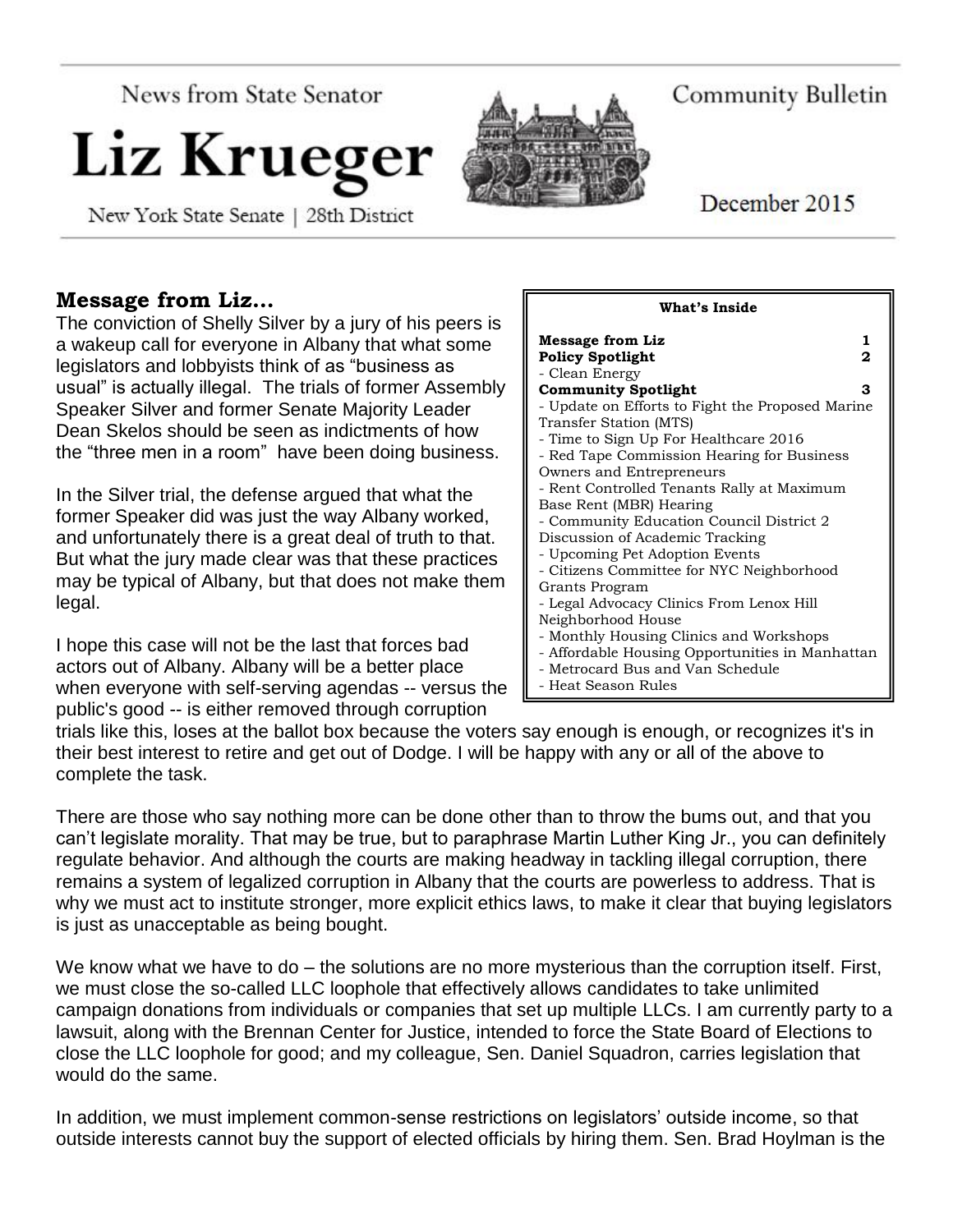prime sponsor of a bill to do just that, restricting the type and nature of outside income to reflect the US Congress' cap of 15% of gross legislative salary.

And finally, we must reform our campaign finance system by lowering contribution limits, capping "soft money" contributions, requiring greater disclosure and transparency, banning contributions from companies doing business with the state, and establishing a public financing system with low-donor matching funds.

These reforms will also help address the other side to the corruption scandals in Albany that has been highlighted by the Silver and Skelos cases – those outside interests who play ball with these same corrupt politicians in order to get what they want out of Albany, whether that be special tax breaks, developer-friendly housing laws, or direct financial assistance from the State. I recently published an op-ed in the Albany Times-Union that explores how we also need to be looking at how changes in law can decrease opportunities for improper influence on elected officials. You can read it at [http://www.nysenate.gov/newsroom/in-the-news/liz-krueger/albany-times-union-op-ed-state](http://www.nysenate.gov/newsroom/in-the-news/liz-krueger/albany-times-union-op-ed-state-citizens-deserve-end-new-yorks)[citizens-deserve-end-new-yorks.](http://www.nysenate.gov/newsroom/in-the-news/liz-krueger/albany-times-union-op-ed-state-citizens-deserve-end-new-yorks)

## **POLICY SPOTLIGHT**

#### *Clean Energy*

In October, Governor Cuomo stood alongside former Vice President Al Gore and reiterated his commitment to reducing New York's carbon emissions 40 percent by 2030, and the administration has since signaled a willingness to mandate up to a fifty percent reduction in emissions. These are laudable goals. Unfortunately, they will remain out of reach as long as the state continues to send the wrong market signals by requiring New Yorkers to underwrite dirty and uneconomical coal plants through higher electricity bills.

As world leaders meet for global climate negotiations in Paris, now is the time for the Governor to make an enforceable commitment to phasing out coal-fired power by the end of the decade and ensuring a just transition for workers and communities dependent on coal.

New York's four remaining coal-fired power plants – Cayuga, Dunkirk, Huntley and Somerset – contribute 13 percent of New York's electricity sector carbon pollution. They no longer make a profit, yet the state has been keeping them operational at a cost of hundreds of millions of dollars.

The Dunkirk plant has received \$90 million to continue operating through the end of 2015, and the Cuomo administration approved up to another \$200 million over the next ten years; the Cayuga plant is receiving \$155 million to continue operating through 2017, and has recently asked for an additional \$145 million. These costs are paid by local electricity customers, with plant owners pocketing the profits. Yet according to the utilities National Grid and NYSEG, transmission upgrades, many of which will be needed regardless of whether the coal plants remain operational, could address reliability issues at significantly lower cost when the plants close.

Taking these plants off-line will get us one third of the way to the state's carbon reduction goal while safeguarding the thousands of New Yorkers threatened by dangerous coal-fired pollution. But the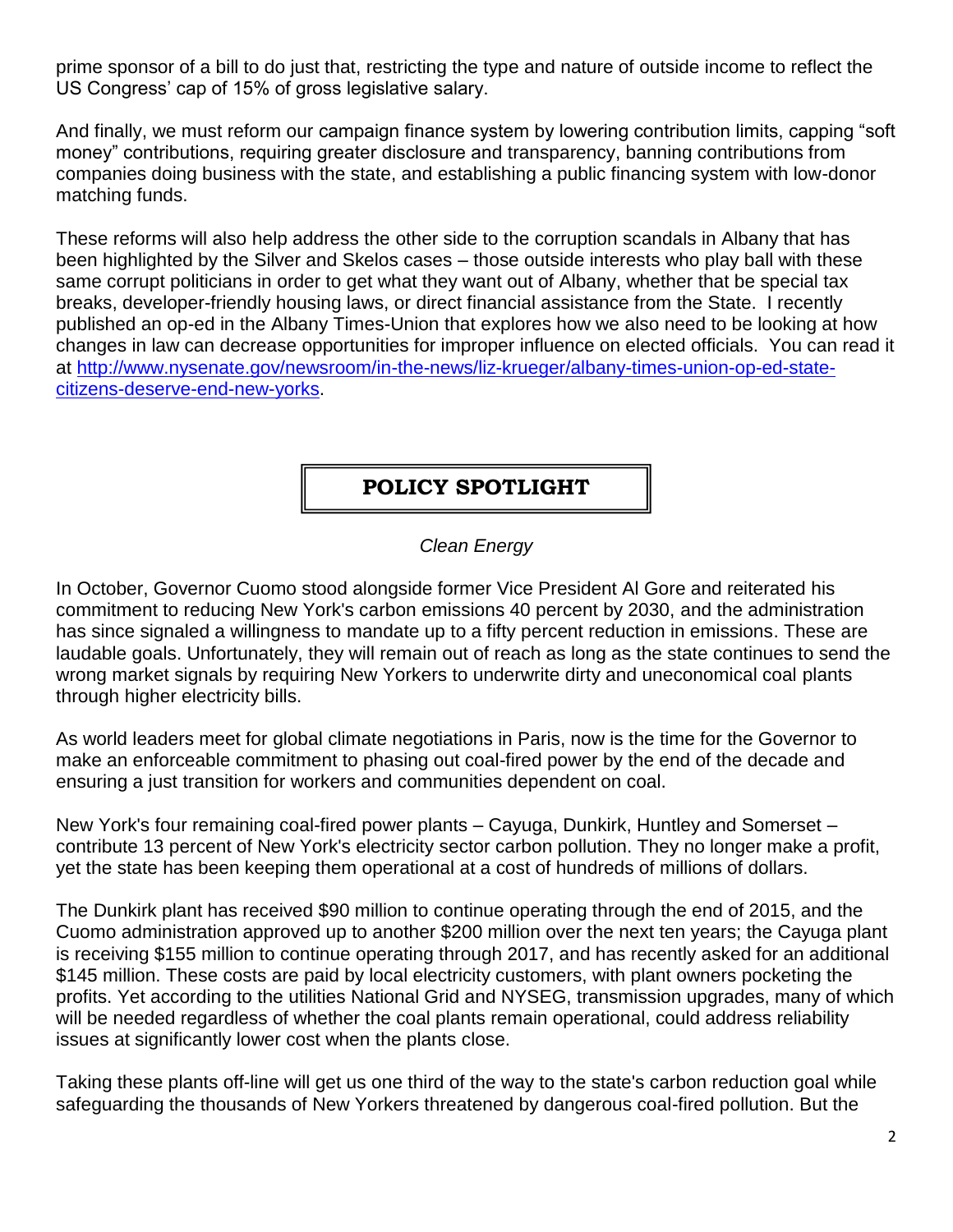state is currently sending market signals that directly contradict the Governor's emission reduction and renewable energy goals.

Coal plant owners are coming to expect that they can rely on New York's energy customers to keep their outdated and unnecessary plants on life support, a fact made clear by the recent request from Beowulf Energy to purchase Cayuga and Somerset. Time after time our government has required New Yorkers to foot the bill for dirty energy rather than investing in transmission upgrades that could get ahead of the curve on local reliability issues at a fraction of the cost.

New Yorkers are ready to pitch in to help transition away from coal. There is strong public and political support for a responsible transition plan for coal-reliant communities - one that would require only a small portion of the money currently being spent. Earlier this year I joined over one-third of New York's legislature in signing a letter, authored by Assembly Member Barbara Lifton, urging Governor Cuomo to end coal subsidies and create a thoughtful statewide transition plan. And late last month I rallied with elected and other allies, including the Sierra Club, to push for a smart, responsible path forward.

We are nearing a tipping point when it comes to the damage we're doing to our climate. As we move to implement the agreements that I hope will be reached at the United Nations Conference on Climate Change in Paris, New York is poised to be an international leader in the fight against climate disruption. If we stop clinging to policies that keep our energy sector stuck in the past, the Empire State has the potential to lead the world in the bold transition to a clean energy economy. Governor Cuomo could lead us there by speeding up his commitment to phase out coal-fired power and taking a key step toward ensuring carbon pollution becomes a thing of the past.

## **COMMUNITY SPOTLIGHT**

#### **Update on Efforts to Fight the Proposed Marine Transfer Station (MTS):**

In the wake of the decision by New York State Department of Environmental Conservation (DEC) to renew permits for the E 91st Street Marine Transfer Station I joined my elected colleagues in reiterating our concerns that legitimate health and safety issues are being ignored. Despite receiving more than 22,000 public comment letters detailing the shifting conditions of the area in which the facility is located, DEC claims that there were no material changes in circumstances since the NYSDEC issued permits over six years ago.

Of particular concern is the Marine Transfer Station's location in what FEMA calls an "area subject to inundation" in terms of potential flooding. Despite this classification, the New York City Department of Sanitation insists on building a solid waste facility in an area prone to flooding, no matter the cost or danger to City residents. In addition to flooding concerns, this facility also poses a great threat to air quality in an already asthma-plagued community. The fine particular matter (PM 2.5) emitted by the garbage trucks entering and exiting the site will be especially harmful to those in the surrounding community, specifically to the neighboring children and patients visiting the growing network of nearby hospitals. We therefore requested that the NYSDEC reevaluate its decision to renew these permits.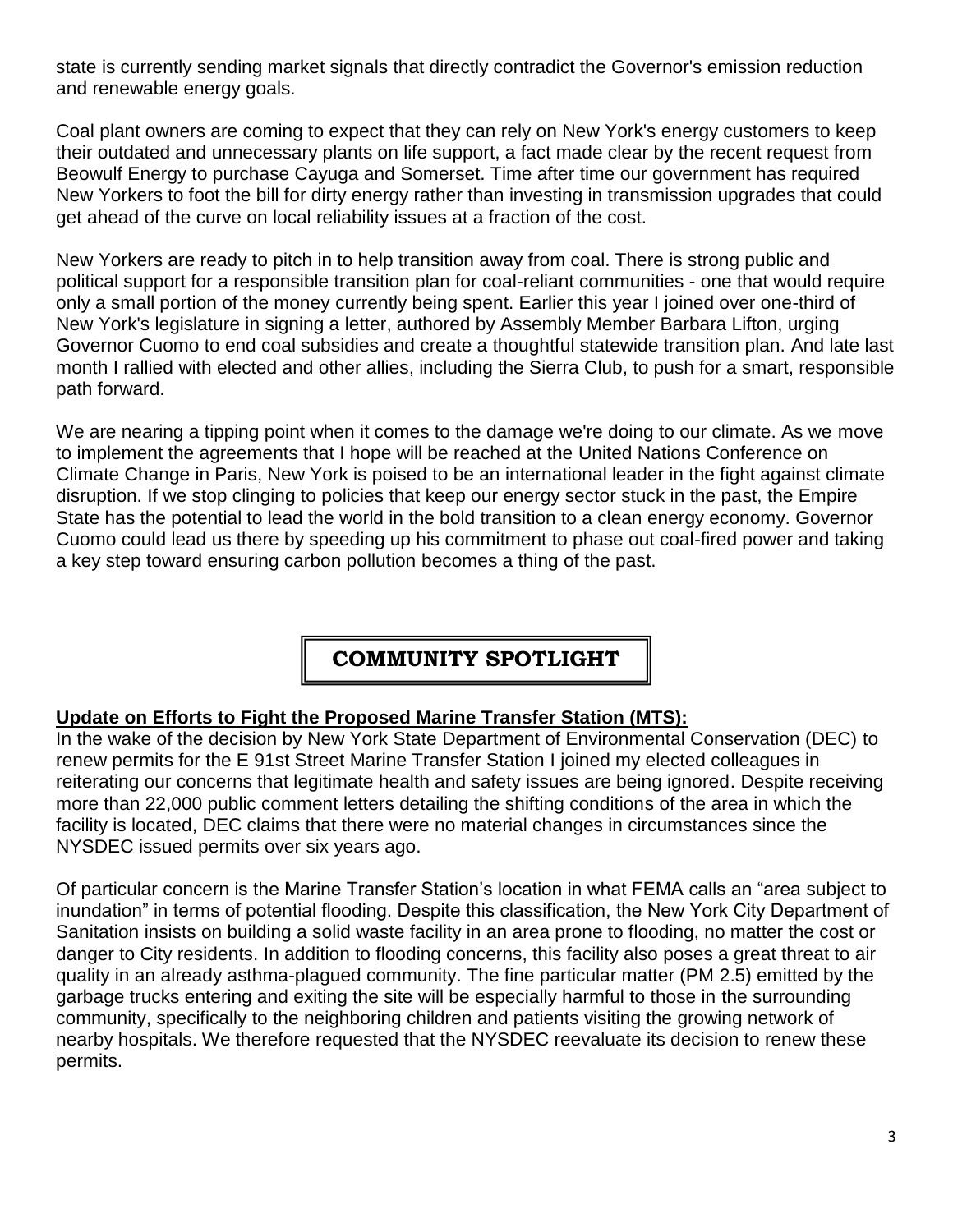#### **Time to Sign up for Health Care for 2016:** *New Options Available with the Essential Health Plan*

New York's Marketplace, NY State of Health, is a way for individuals, families, and small businesses to find quality health insurance. It can help if you don't have coverage now or if you have insurance, but want to look at other options, under certain conditions. (Note: the Marketplace is not for people who have Medicare).

**Need Financial Help?** Financial aid to buy insurance is available for individuals who earn up to \$47,080 a year, or \$97,000 a year for a family of 4.

**New Options are Available in 2016!** This year, you may qualify for an even more affordable option. The **Essential Health Plan** is a new plan for New Yorkers and it covers the essential health benefits. Preventive care such as routine doctor exams and screenings are free. There is no deductible. Eligible consumers will pay either a \$20 monthly premium or nothing, depending on income. Some plans include additional benefits such as adult dental and vision coverage for an additional premium. Individuals can make up to \$\$23,540 a year, or \$48,500 a year for a family of 4. You may apply at any time of year for this plan.

How Do I Apply? You may apply online at [https://nystateofhealth.ny.gov,](https://nystateofhealth.ny.gov/) by mail, or by calling the Marketplace at [1-855-355-5777.](tel:1-855-355-5777)

**Need Free Help Applying?** Lenox Hill Neighborhood House has a certified application counselor who can help you understand your options and enroll in a plan. Call to make an appointment: [212-](tel:212-218-0403) [218-0403,](tel:212-218-0403) (331 E. 70th Street). For a complete list of counselors who can meet with you, contact the Marketplace.

**When Do I Apply?** Apply by December 15, 2015 for coverage effective January 1, 2016. Open enrollment for 2016 ends on **January 31, 2016.** After that time, you may only apply if you experience a qualifying event, such as loss of your current coverage, job loss, marriage or divorce, or other event. (Note: You may apply for Medicaid or the Essential Health Plan at any time).

#### *Remember:*

- **Free and low-cost options are available,** including Medicaid and financial aid.
- All plans provide essential care, including doctor visits, emergency care, and prescription drugs.
- You cannot be denied coverage for a pre-existing condition.

#### **Red Tape Commission Hearing for Business Owners and Entrepreneurs:**

On Thursday, December 10, 2015 New York City Comptroller Scott M. Stringer is hosting a Red Tape Commission Manhattan Hearing for Business Owners and Entrepreneurs. The Comptroller's Red Tape Commission is composed of small business leaders, regulatory experts and advocates from around the City. Come share your stories - your experiences and ideas will help inform solutions that will make government a partner in entrepreneurship.

The commission wants to hear from business owners in every industry: Local & Artisanal Manufacturing, Tech, Not-for-Profit, Retail, Hospitality, Professional & Consumer Services and so many more.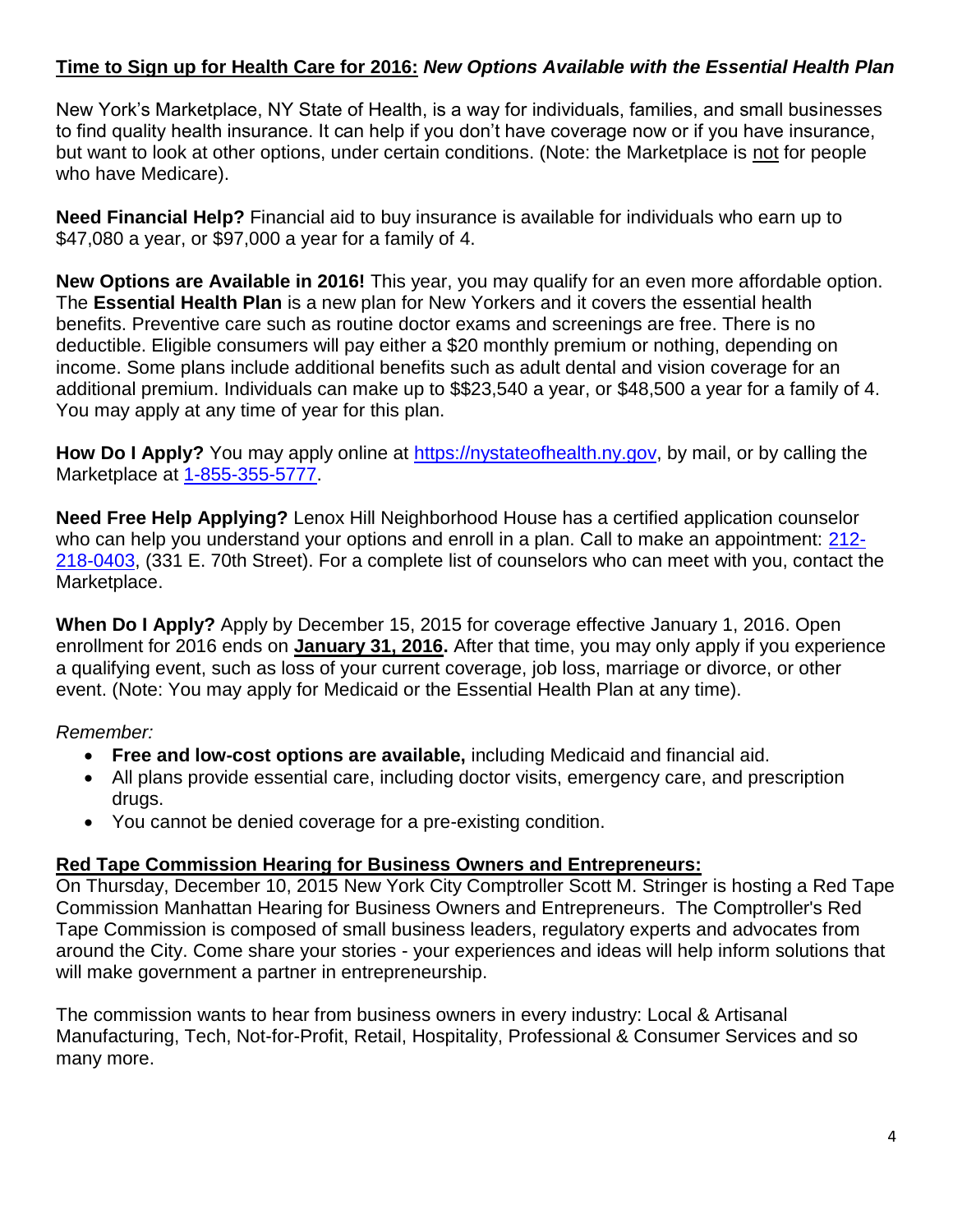The hearing will take place from 8:30 am - 10:00 am at Civic Hall, 156 5th Avenue 2nd Floor.

If submitting written testimony or comments, please send via email to [redtape@comptroller.nyc.gov.](mailto:redtape@comptroller.nyc.gov) To RSVP: Call 212-669-7746 or email [redtape@comptroller.nyc.gov.](mailto:redtape@comptroller.nyc.gov)

#### **Rent Controlled Tenants Rally at Maximum Base Rent (MBR) Hearing:**

The Maximum Base Rent (MBR) hearing to determine next year's rent increase for rent controlled tenants was rescheduled for Thursday December 17th and will be held at the 25 Beaver Street, Room 510. The morning session will run from 10:00 a.m. to 12:30 p.m. and the afternoon session from 2:00 to 4:00 p.m. Tenants and Neighbors is holding a rally outside of the hearing starting at 9 a.m.. Come and join them in telling New York State Homes and Community Renewal that a 7.5% rent increase is way too much! RSVP to Delsenia Glover at [DGlover@tandn.org](mailto:DGlover@tandn.org) or 212-608-4320 ext. 308.

#### **Community Education Council District 2 Discussion of Academic Tracking:**

On Tuesday, January 12, 2016 at 6:30 p.m., Community Education Council, District 2 will be hosting a forum on academic tracking at PS 59 (233 E 56th Street), featuring education expert Carol Burris. Dr. Burris became Executive Director of the Network for Public Education Foundation in August 2015, after serving as principal of South Side High School in the Rockville Centre School District in NY since 2000. Her publications include Detracking for Excellence and Equity (2008) and On the Same Track: How Schools Can Join the 21st Century Struggle against Re-segregation (2014). She regularly expresses her concerns about the misuse and unintended consequences of high-stakes testing on the Washington Post, The Answer Sheet blog.

The forum will be followed by CECD2's January Calendar and Working Business meetings. Agendas will be circulated before the meeting. Babysitting and light refreshments will be provided. For more information please contact Linda Lumpkin at [LLumpkin@schools.nyc.gov](mailto:LLumpkin@schools.nyc.gov) or 212.356.3915 or [www.cecd2.net.](http://www.cecd2.net/)

#### **Upcoming Pet Adoption Events:**

Animal Care Centers of NYC (ACC) is sponsoring several Pet Adoption events around my Senate district in December. Upcoming dates and locations are:

Saturday, December 12, 11am-3pm: ACC Dog Adoptions at Biscuits & Bath, Sutton Place, 1064 1st Ave.

Sunday, December 13, 12-4pm: ACC's Mobile Adoption Center at VCA Manhattan Veterinary Group, 240 E. 80th Street

Sunday, December 20, 12-4pm: ACC's Mobile Adoption Center at Petco, Union Square, 860 Broadway

Upcoming events are also listed at [http://nycacc.org/Events.htm.](http://nycacc.org/Events.htm)

#### **Citizens Committee for NYC Neighborhood Grants Program:**

Have a great idea for a community improvement project? The Citizens Committee for NYC awards grants of up to \$3,000 to grassroots groups working on community-building projects. Recent awards have enabled neighbors to come together to make healthy food available in their communities,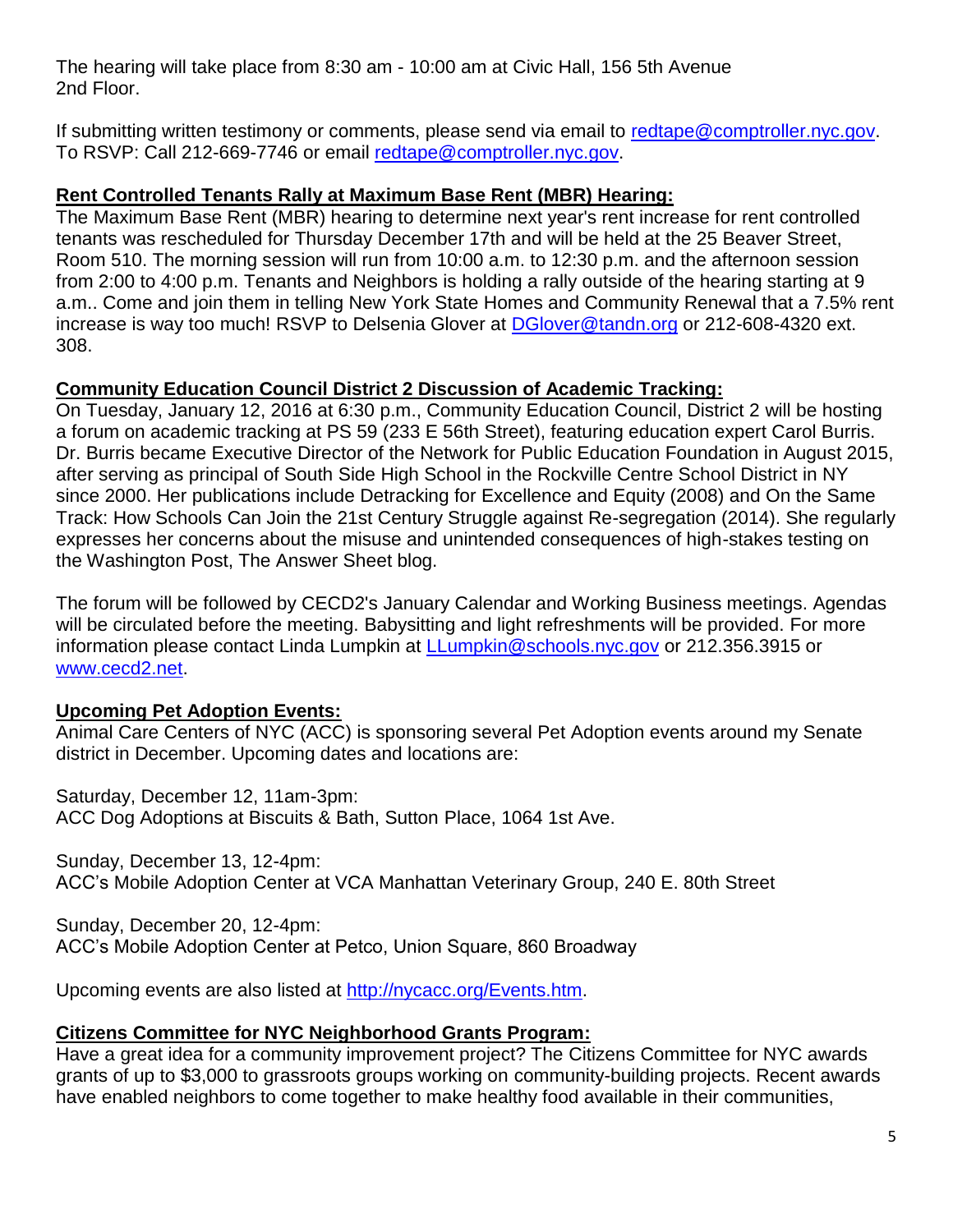transform empty lots into community gardens, organize tenants to advocate for better housing conditions, and start school recycling drives. The application deadline is January 25, 2016. To apply or for more information, visit [http://www.citizensnyc.org/grants/neighborhood-grants.](http://www.citizensnyc.org/grants/neighborhood-grants)

#### **Legal Advocacy Clinics At Lenox Hill Neighborhood House:**

The Lenox Hill Neighborhood House Legal Advocacy Center Offers assistance on a number of different issues. Here is a list of their ongoing programs and clinics:

- **SNAP (formerly Food Stamps) Clinics**: Wednesdays from 10am to 1pm at Lenox Hill Neighborhood House, 331 East 70th Street. First come, first served. Bring proof of identity, income information, utility bill, proof of housing costs, information on any dependents and if you are 60 or over or on SSI/SSD, information on medical costs. For more information, call 212-218-0431.
- **SCRIE Clinics**: call 212-218-0503 ext. 6 for assistance in applying or recertifying for the Senior Citizens Rent Increase Exemption (SCRIE) program. The SCRIE clinic is open to tenants city-wide. *Please note that due to the volume of calls, it sometimes takes up to two weeks for staff to respond to messages.*
- **Eviction Prevention**: Walk-in clinic, every third Monday of the month, from 10am to 1pm at 331 East 70th Street, for tenants who live, work, or go to school on Manhattan's East Side above 59th Street and on Roosevelt Island.
- **Advance Directives:** volunteer attorneys may be able to assist you with one-on-one counseling and individualized drafting of Advance Directives including Health Care Proxies, Living Wills, Powers of Attorney, and simple, low-asset Wills. If you are interested in being screened for a possible appointment, call the intake hotline at 212-218-0503 ext 4.
- **Health Care Access/Medicare/Medicaid**: call 212-218-0503 ext 3. Find out about Medicare Savings Programs, Medicaid home care, Medicare Part D, Medicaid Spend-down, EPIC and if you are eligible for Medicaid.

#### **And, just across the Park on the Westside: Monthly Housing Clinics and Workshops:**

Council Member Helen Rosenthal, Goddard Riverside's SRO Law Project, and the Urban Justice Center co-sponsor monthly housing clinics and workshops at the Goddard Riverside Community Center, 593 Columbus Avenue (between 88th and 89th Streets). On the first Wednesday of each month, from 6pm – 8pm, the clinic offers a presentation on a variety of topics, followed by a question and answer session. Each evening, at least one staff attorney will meet with individuals who are seeking specific legal advice.

For questions, contact the Office of Council Member Rosenthal at (212) 873-0282 ext. 206 or [Helen@helenrosenthal.com.](mailto:Helen@helenrosenthal.com) Sign-up sheet starting at 6pm each evening.

#### **January 6, 2016:** Non-primary residence

**February 3, 2016:** Harassment & City-Wide Housing Related Campaigns **March 2, 2016:** DHCR Overview, including MCIs and IAIs, Preferential Rent, Reduction in Services **April 6, 2016:** Housing Court 101 **May 4, 2016:** SCRIE and DRIE **June 1, 2016:** Succession Rights

#### **Affordable Housing Opportunities in Manhattan:**

**Randolph Houses** is now accepting applications for 20 affordable studio and 1-bedroom apartments newly constructed at 202-246 West 114th Street in Central Harlem neighborhood in Manhattan. Rents for these apartments range from \$788 to \$847 depending on unit size. To be eligible,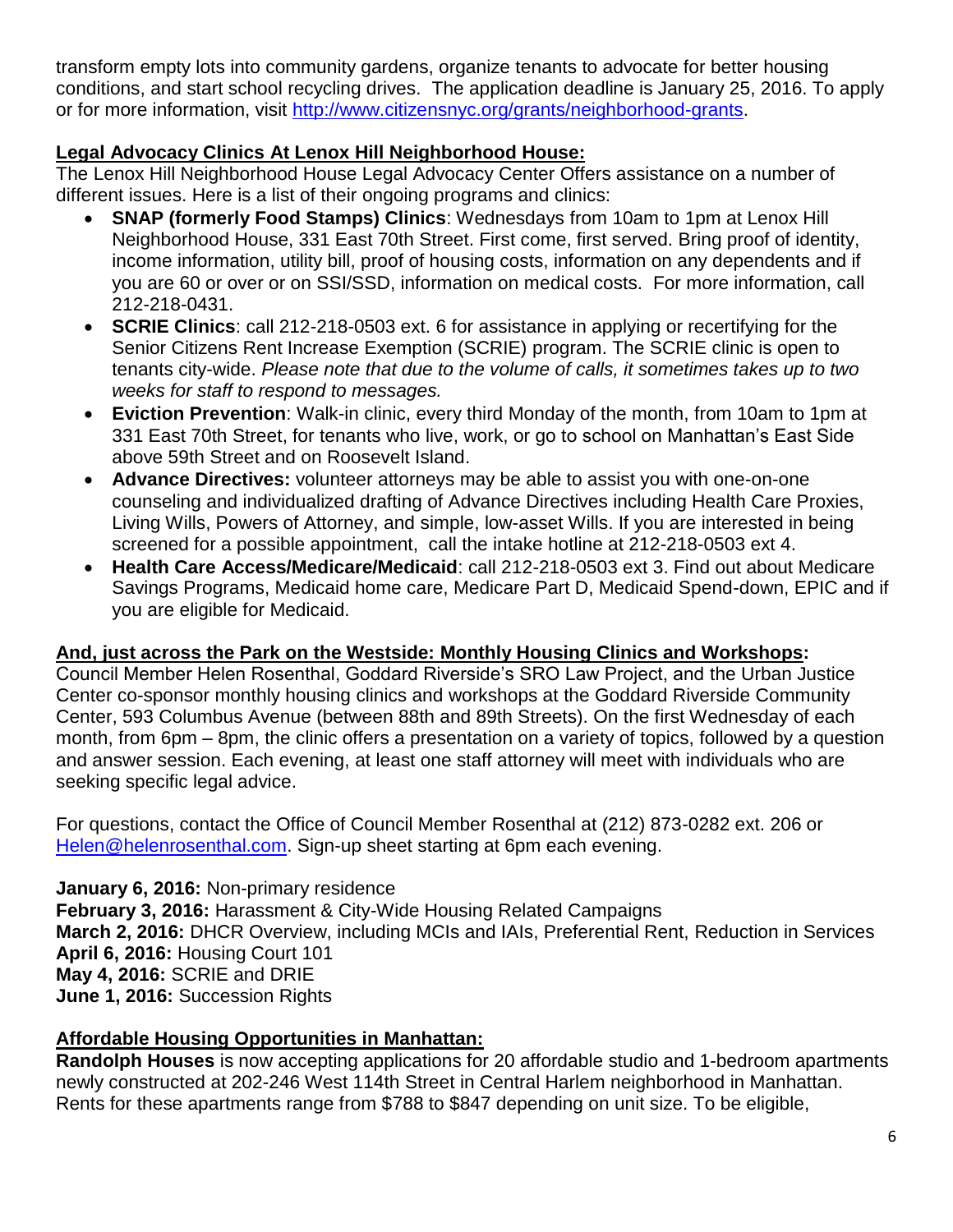applicants must have incomes between \$28,389 and \$41,460, depending on unit and family size. Preference will be given to Community Board 10 residents for 50% of units, NYCHA residents for 20% of units, mobility-impaired persons for 5% of units, visual- and/or hearing-impaired persons for 2% of units, and City of New York municipal employees for 5% of units. A full description of the building and application process is available at

[https://a806-housingconnect.nyc.gov/nyclottery/AdvertisementPdf/201.pdf.](https://a806-housingconnect.nyc.gov/nyclottery/AdvertisementPdf/201.pdf)

Households may elect to submit an application by one of two methods: EITHER online OR by mail. To submit your application online now, please visit NYC Housing Connect at www.nyc.gov/housingconnect and select "Apply for Housing." To request an application by mail, mail a self-addressed envelope to: Wavecrest Management Team, LTD., c/o Randolph Houses, 87-14 116th Street, Richmond Hill, New York 11418. Completed applications must be submitted online or returned by regular mail only to the post office box that will be listed on the application. Applications must be submitted online or postmarked by December 11, 2015. *Applicants who submit more than one application may be disqualified.*

**Bridge Land West LLC** is now accepting applications for 22 affordable studio, 1-, and 2-bedroom apartments newly constructed at 456 Washington Street in the Tribeca neighborhood in Manhattan. Rents for these apartments range from \$800 to \$1041 depending on unit size. To be eligible, applicants must have incomes between \$28,800 and \$51,780, depending on unit and family size. Preference will be given to Community Board 1 residents for 50% of units, mobility-impaired persons for 5% of units, visual- and/or hearing-impaired persons for 2% of units, and City of New York municipal employees for 5% of units. A full description of the building and application process is available at [https://a806-housingconnect.nyc.gov/nyclottery/AdvertisementPdf/202.pdf.](https://a806-housingconnect.nyc.gov/nyclottery/AdvertisementPdf/202.pdf)

Households may elect to submit an application by one of two methods: EITHER online OR by mail. To submit your application online now, please visit NYC Housing Connect at www.nyc.gov/housingconnect and select "Apply for Housing." To request an application by mail, mail a self-addressed envelope to: Bridge Land West LLC, 1357 Broadway, Box 438, New York, NY 10018.

Completed applications must be submitted online or returned by regular mail only to the post office box that will be listed on the application. Applications must be submitted online or postmarked by December 14, 2015. *Applicants who submit more than one application may be disqualified.*

**92nd and 3rd Associates LLC** is now accepting applications for 47 affordable 1- and 2-bedroom apartments newly constructed at 205 East 92nd Street in the Yorkville neighborhood in Manhattan. Rents for these apartments range from \$607 to \$930 depending on income and unit size. To be eligible, applicants must have incomes between \$22,218 and \$43,150, depending on unit and family size. Preference will be given to Community Board 8 residents for 50% of units, mobility-impaired persons for 5% of units, visual- and/or hearing-impaired persons for 2% of units, and City of New York municipal employees for 5% of units. A full description of the building and application process is available at [https://a806-housingconnect.nyc.gov/nyclottery/AdvertisementPdf/208.pdf.](https://a806-housingconnect.nyc.gov/nyclottery/AdvertisementPdf/208.pdf)

Households may elect to submit an application by one of two methods: EITHER online OR by mail. To submit your application online now, please visit NYC Housing Connect at www.nyc.gov/housingconnect and select "Apply for Housing." To request an application by mail, mail a self-addressed envelope to: 92nd & 3rd Associates LLC, 1357 Broadway, Box 438, New York, NY 10018.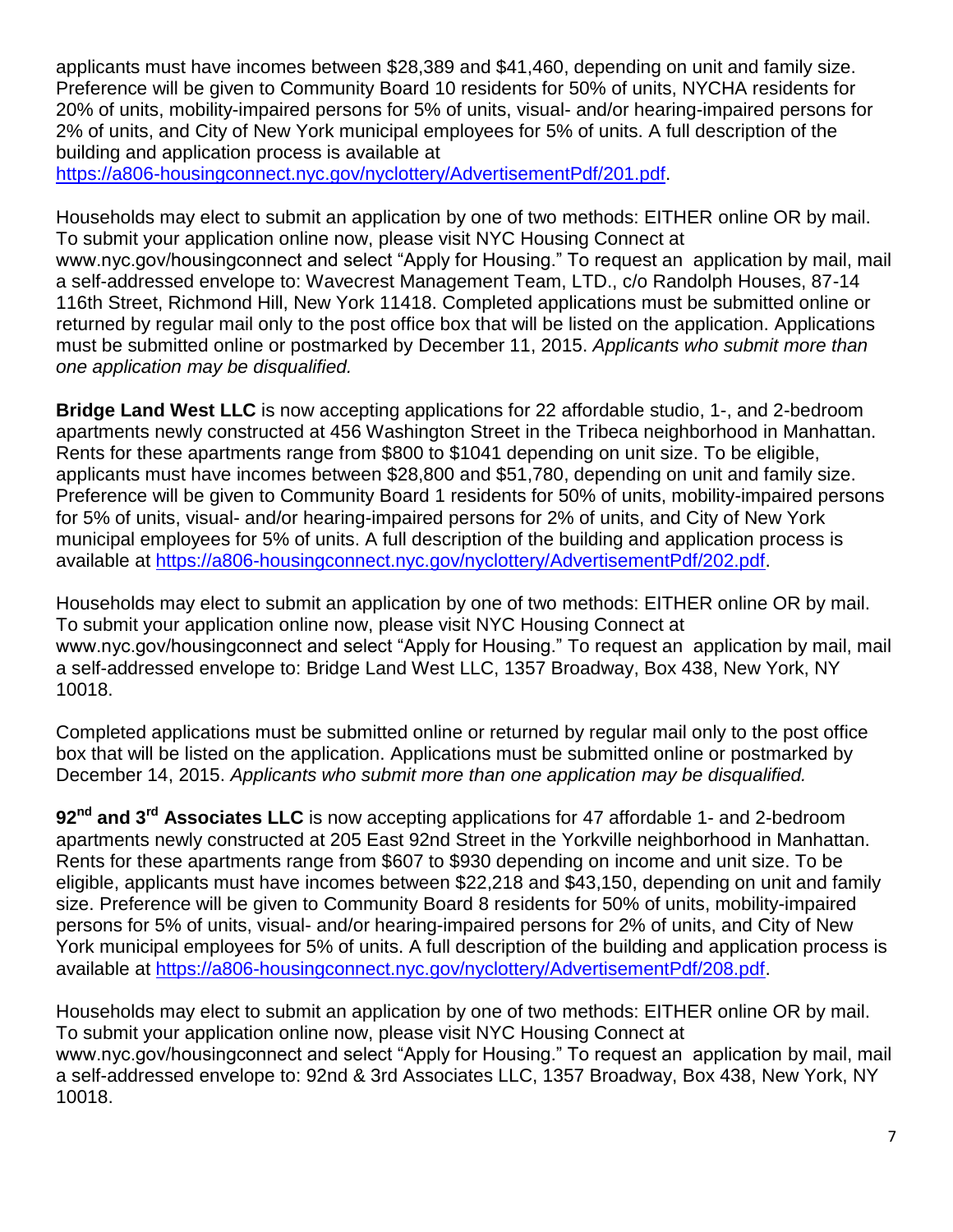Completed applications must be submitted online or returned by regular mail only to the post office box that will be listed on the application. Applications must be submitted online or postmarked by February 1, 2016. *Applicants who submit more than one application may be disqualified.*

#### **Metrocard Bus and Van Schedule:**

The MTA offers MetroCard-related services throughout New York City through mobile buses and vans. Buses provide a full range of services, including applying for or refilling a Reduced-Fare MetroCard, buying or refilling a regular MetroCard, or getting answers to a MetroCard-related question. Vans sell Unlimited Ride MetroCards and Pay-Per-Ride MetroCards, and they refill MetroCards and Reduced-Fare MetroCards. Buses and vans will be in my district on the following dates and locations:

December 8, 10:30 am, 92 Street & Lexington Avenue – Bus December 8, 11:00 am - 12:30 pm., 86 Street & Lexington Avenue – Bus December 8, 1:30 - 2:30 pm, 68 Street & Lexington Avenue – Bus December 16, 9 - 10:30 am, 79 Street & 3 Avenue – Bus December 16, 11 am - 1 pm, 79 Street & York Avenue – Bus December 16, 1:30 - 2:30 pm, 72 Street & York Avenue – Bus December 17, 8:30 - 10:30 am, 47 Street & 2 Avenue – Van December 17, 1:30 - 3:30 pm, 28 Street & 2 Avenue – Van December 22, 10:30 am, 92 Street & Lexington Avenue – Bus December 22, 11:00 am - 12:30 pm., 86 Street & Lexington Avenue – Bus December 22, 1:30 - 2:30 pm, 68 Street & Lexington Avenue – Bus January 6, 9 - 10:30 am, 79 Street & 3 Avenue – Bus January 6, 11 am - 1 pm, 79 Street & York Avenue – Bus January 6, 1:30 - 2:30 pm, 72 Street & York Avenue – Bus January 7, 7 – 9 am, 90 Street and York Avenue - Van January 7, 8:30 - 10:30 am, 47 Street & 2 Avenue – Van January 7, 1:30 - 3:30 pm, 28 Street & 2 Avenue – Van

The full mobile MetroCard schedule is available at [http://mta.info/metrocard/mms.htm.](http://mta.info/metrocard/mms.htm) Please note that MetroCard buses and vans do not take credit cards.

#### **Heat Season Rules:**

The City Housing Maintenance Code and State Multiple Dwelling Law require building owners to provide heat and hot water to all tenants. Building owners are required to provide hot water 365 days a year at a constant minimum temperature of 120 degrees Fahrenheit.

Between October 1st and May 31st, a period designated as "Heat Season," building owners are also required to provide tenants with heat under the following conditions:

- Between the hours of 6AM and 10PM, if the outside temperature falls below 55 degrees, the inside temperature is required to be at least 68 degrees Fahrenheit.
- Between the hours of 10PM and 6AM, if the temperature outside falls below 40 degrees, the inside temperature is required to be at least 55 degrees Fahrenheit.

Tenants who are cold in their apartments should first attempt to notify the building owner, managing agent or superintendent. If heat is not restored, the tenant should call the City's Citizen Service Center at 311. For the hearing-impaired, the TTY number is [\(212\) 504-4115.](tel:%28212%29%20504-4115) The Center is open 24